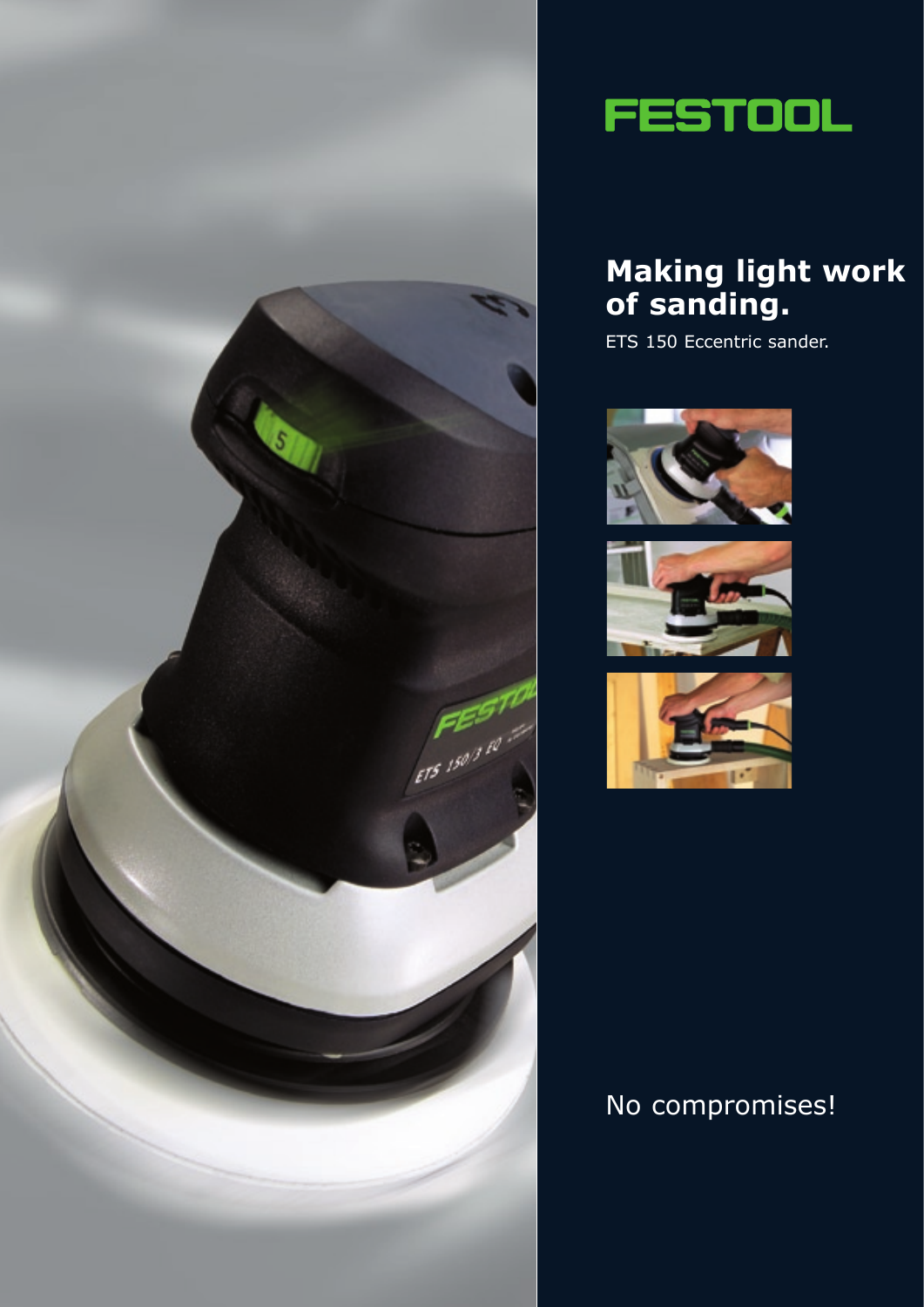## **Is it possible to make a successful product even better? – We can.**

**All the benefits in your hand.**

A firm grip on everything - with Softgrip, the ETS 150 becomes an extension of your hand.

Festool always has perfect sanding performance in sight and your comfort in mind. That's why we've improved the ETS 150 sanders - to make your job even easier. Softgrip has been added for a better grip and more ergonomic operation. The control electronics keep the speed of the pad constant, even

under load, ensuring consistent surface quality and also allow you to adapt the speed to the material. Together, they give you an excellent finish - without fatigue. Other benefits include optimised sturdiness and an even longer service life. This is all part of the ETS 150. With just 1.8 kg, it is the lightest in its class.

### **Outstanding handling.**

Lightweight and perfectly balanced, with the ETS 150, you'll get a fine finish without fatigue or tingling in your hands.

### **Uncluttered workplace.**

A single plug it lead can be used to power a wide range of tools - eliminating tangled cables.

#### **Consistent results.**

housing.

With variable speed and MMC electronics, you can match the speed to the material and keep it there - even under load.

**Unshakeable performance.** The electronics are fully protected by a rib- and fibre-reinforced plastic

#### **No re-work.**

A brake maintains the pad speed when not under load, so there's no gouging of the surface on initial contact.

## **Tidy work.**

The Jetstream extraction system effectively removes dust and extends the life of your abrasives.

#### **Stable application.**

The high-performance bearings absorb even the hardest shocks and are more durable than conventional bearings.

### **Good contact.**

The durable MPE StickFix sanding pad is made to last and makes changing abrasives a breeze.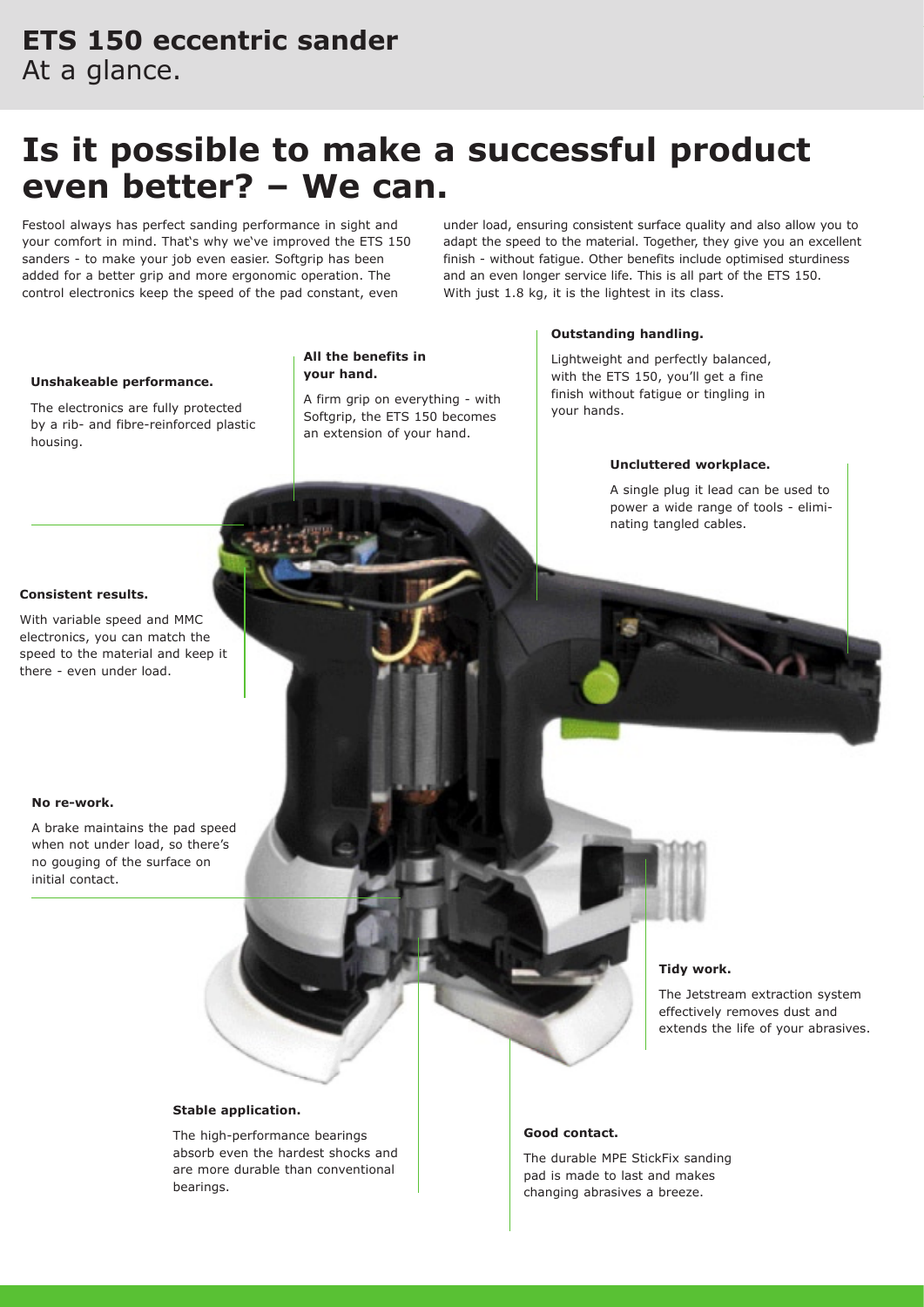# **ETS 150 Eccentric Sander**

## Effortless sanding in all areas.



## **A well-engineered solution.**

Fatigue-free sanding in any situation - even overhead. With the combination of Softgrip and ergonomic handle, the ETS 150 fits your hand like a glove.

Easy guidance enables you to sand surfaces and profiles thoroughly. And the tool does all the work, so you don't need to apply any force.

You can also change the sanding speed to suit the material for perfect results. Or simply switch to a sanding pad that better suits the material.

And should anything happen: The reinforced housing of the ETS significantly improves the protection of the electronics against damage caused by dropping the tool.



## **Quality in every phase.**

The ETS 150 is a true all-rounder and offers the user a wide range of options. This enables you to work both on large surfaces and in detail. The ETS covers the entire spectrum of sanding applications from intermediate sanding to finishing.

Whether layers of paint, window frames or natural wood: when light sanding, the ETS 150 with sanding pad brake is always the right choice. You will achieve an optimum material removal rate and maximum surface quality.

It is equally suitable for surface sanding. Whether sanding over metal surfaces, filler areas on gypsum plasterboards or overlapping wood grains in corners – the ETS 150 is completely in its element, even in critical areas.

The patented Festool Jetstream principle is a key element of the superior performance of the ETS 150 sander. Dust extraction is optimised, the abrasive wears evenly and without clogging. The benefit for you: a perfect finish with no need for re-work.

The eccentric sander ETS 150/5 is best suited for intermediate to fine sanding, while the ETS 150/3 is ideal for fine sanding and finish polishing.



High power and low weight – the ETS 150 weighs just 1.8 kg.





The right grip allows for effortless work. The soft sanding pad D 150 HT (resistant Temperature of the sandto high temperatures). Ideal for edgesanding up to a grit of P 220.



ed surface after 2 minutes surface after 2 minutes – with the 9-hole jetstream principle.

Temperature of the sanded – with a conventional 6 hole system.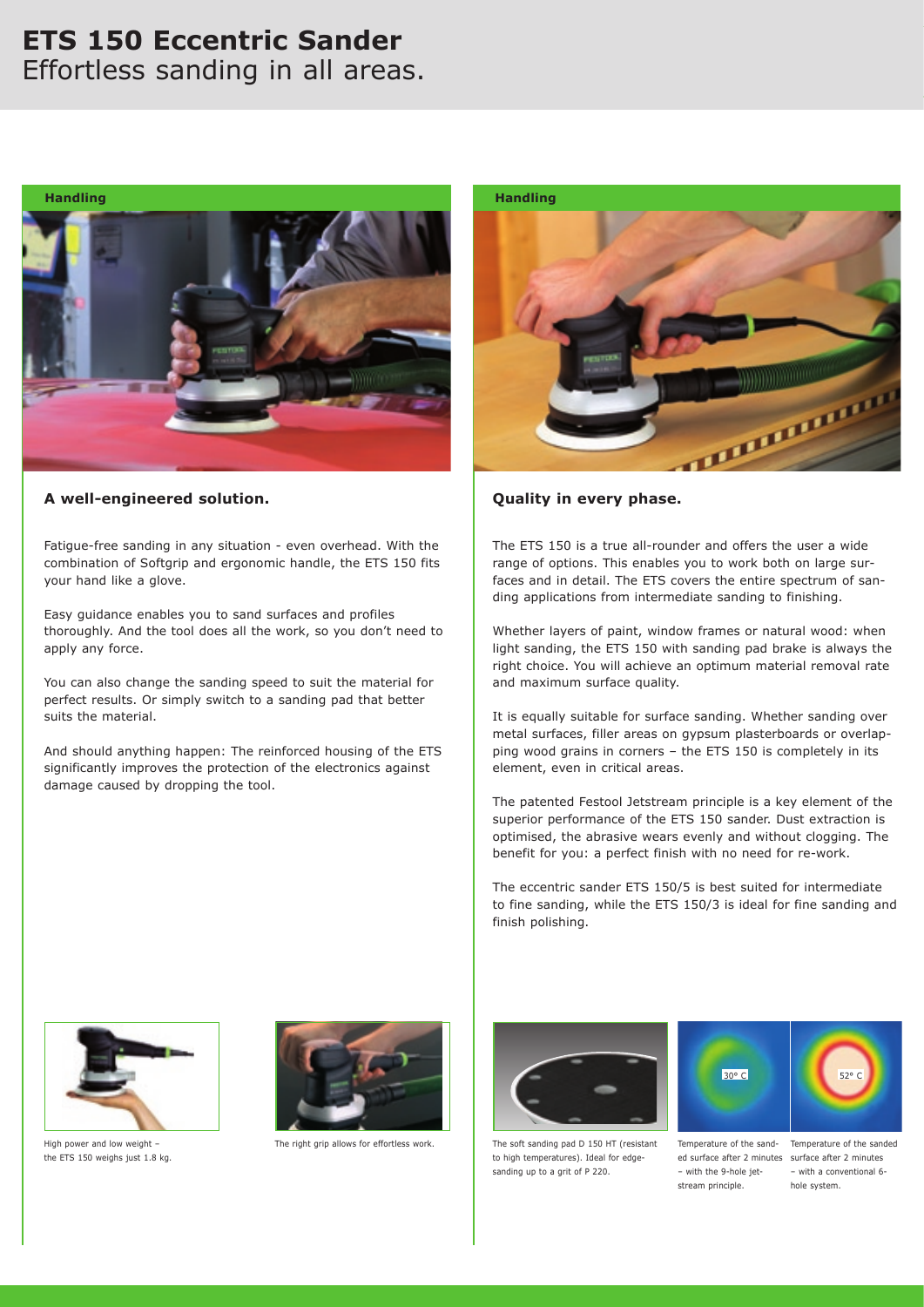## **ETS 150 Eccentric Sander** Efficient sanding with a complete system.



### **Optimum durability.**

A well-built eccentric sander is really durable. The solid construction of the ETS 150 - both inside and out - guarantees a long service life.

The robust, impact-resistant housing securely protects your investment, yet the ETS 150 is the lightest sander in its class.

All the internal components are built to withstand vibration, impact and heat - from the sophisticated bearing assembly to the lubricant. And the perfectly fitted housing seal keeps out dust.

Along with durability, reliability and ergonomics, the ETS 150 offers you yet another factor for success: high economic efficiency.

### **Systems**

### **A powerful team for the best possible performance.**

Regardless of whether you're sanding wood, paint or automotive parts, your results will improve when you use a well-designed system. The Festool sanding system is the optimum solution: the tool, sanding pad and abrasive are designed to work as a unit. Add in exceptional dust extraction and you have a complete sanding solution and that makes all the difference.





The strong outer wall makes the bearing stable.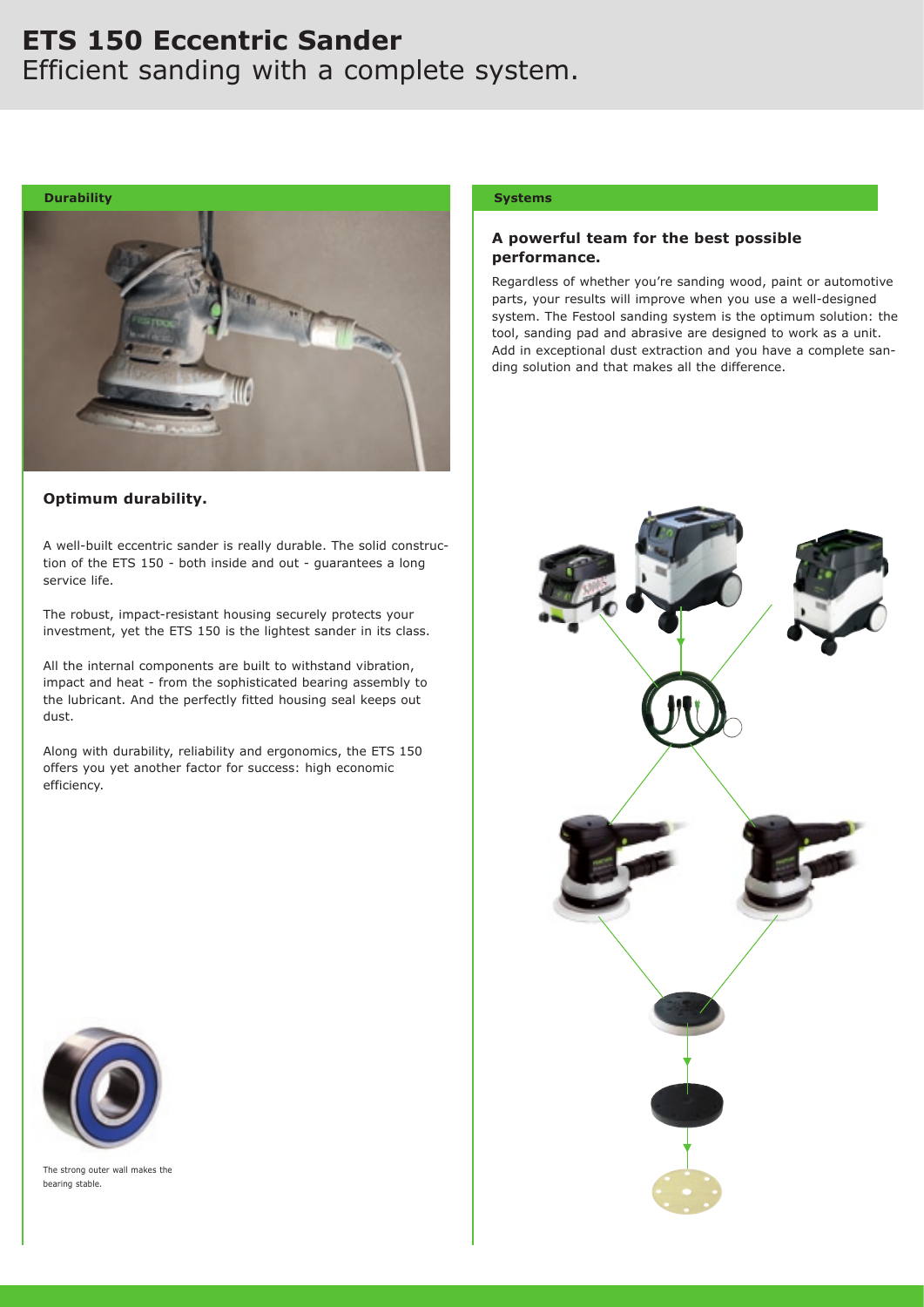## **ETS 150 Eccentric Sander** Specifications, accessories and consumables

| <b>Eccentric Sander ETS 150/3</b>                                                                                                                                                                  |                                                                                    |                                                                                                                                                   | <b>StickFix sanding pad</b>     |                      |                                                                                                             | <b>Description and application</b>                                                                                                                           |                    |  |
|----------------------------------------------------------------------------------------------------------------------------------------------------------------------------------------------------|------------------------------------------------------------------------------------|---------------------------------------------------------------------------------------------------------------------------------------------------|---------------------------------|----------------------|-------------------------------------------------------------------------------------------------------------|--------------------------------------------------------------------------------------------------------------------------------------------------------------|--------------------|--|
|                                                                                                                                                                                                    |                                                                                    |                                                                                                                                                   |                                 |                      | ST-STF-D150/8-M8 H, hard<br>High edge firmness; for even<br>surfaces and narrow edges.<br><b>Order No.:</b> |                                                                                                                                                              | 484850*            |  |
| GARANTIA                                                                                                                                                                                           |                                                                                    |                                                                                                                                                   |                                 |                      | <b>Order No.:</b>                                                                                           | ST-STF-D150/8-M8 W, soft<br>Standard pad; for universal use on<br>even and curved surfaces.                                                                  | 486381*            |  |
| • Ideal fine finishing sander with a 3mm sanding stroke.<br>• Ergonomic and comfortable due to Softgrip.<br>• Protects workpiece from damage with the sanding pad brake.                           |                                                                                    |                                                                                                                                                   |                                 |                      |                                                                                                             | ST-STF-D150/8-M8 W-HT, soft HT<br>Burrs that are resistant to high<br>temperatures; for sturdy use for<br>grits up to P 220.<br><b>Order No.:</b><br>491935* |                    |  |
| <b>Versions</b><br><b>ETS 150/3 EQ-Plus</b><br><b>ETS 150/3 EQ</b><br>In a Systainer<br>In a box<br><b>Order No.: 571548</b><br><b>Order No.: 571549</b>                                           |                                                                                    |                                                                                                                                                   |                                 |                      |                                                                                                             | ST-STF-D150/8-M8 SW, supersoft<br>Elastic structure; for extreme<br>curves and bends.<br><b>Order No.:</b><br>486382*                                        |                    |  |
| Scope of delivery: 1 Stickfix sanding disc, 1 filter cassette, 1 Stickfix sanding<br>pad D 150, operating tool                                                                                     |                                                                                    |                                                                                                                                                   |                                 |                      | Interface pad<br>IP-STF-D145/8-STF/2<br>for Titan abrasives.<br><b>Order No.:</b>                           | Cushioning device between<br>the sanding disc and sanding pad                                                                                                | 492212*            |  |
| Power consumption<br>310 W                                                                                                                                                                         |                                                                                    |                                                                                                                                                   |                                 |                      |                                                                                                             |                                                                                                                                                              |                    |  |
| $6000 - 10,000$ rpm<br>Speed<br>Working strokes<br>8000 - 20,000 rpm<br>Sanding stroke<br>3 mm<br>Interchangeable sanding pad<br>STF, dia. 150 mm<br>Dust extractor connection diameter<br>$27$ mm |                                                                                    |                                                                                                                                                   | <b>Filter bags</b>              |                      |                                                                                                             | <b>Description and application</b><br><b>Turbofilter set</b><br>TFS-ETS 150 for ETS/ES<br>1 filter cassette, 1 turbofilter<br><b>Order No.:</b><br>489631*   |                    |  |
| Weight                                                                                                                                                                                             | 1.8 <sub>kq</sub>                                                                  |                                                                                                                                                   |                                 |                      | <b>Turbofilter</b><br>TF II-RS/ETS/ES/ET                                                                    |                                                                                                                                                              |                    |  |
| <b>Eccentric Sander ETS 150/5</b>                                                                                                                                                                  |                                                                                    |                                                                                                                                                   |                                 |                      |                                                                                                             | Qty. in pack: 5<br><b>Order No.:</b><br>487779*                                                                                                              |                    |  |
|                                                                                                                                                                                                    |                                                                                    |                                                                                                                                                   | <b>StickFix abrasive sheets</b> |                      |                                                                                                             |                                                                                                                                                              |                    |  |
| GARANTIA                                                                                                                                                                                           |                                                                                    | O<br>O<br>$\circ$<br>150<br>150 mm diameter, 9-hole for ETS 150,<br>$\circ$<br>$\overline{\phantom{a}}$<br>Shiddisc<br>ES 150, ET 2, RO 150, RO 2 |                                 |                      |                                                                                                             |                                                                                                                                                              |                    |  |
|                                                                                                                                                                                                    |                                                                                    |                                                                                                                                                   |                                 |                      |                                                                                                             |                                                                                                                                                              |                    |  |
|                                                                                                                                                                                                    |                                                                                    | Grit                                                                                                                                              | Qty. in pack                    | Order<br>number      | Grit                                                                                                        | Qty. in pack                                                                                                                                                 | Order<br>number    |  |
| · Ideal intermediate to fine finishing sander with a 5mm sanding<br>stroke.                                                                                                                        |                                                                                    | 40                                                                                                                                                | 5                               | 492 975              | 150                                                                                                         | 100                                                                                                                                                          | 492 984            |  |
| • Ergonomic and comfortable due to Softgrip.                                                                                                                                                       |                                                                                    | 120<br>180                                                                                                                                        | 5<br>5                          | 492 976<br>492 977   | 180<br>220                                                                                                  | 100<br>100                                                                                                                                                   | 492 985<br>492 986 |  |
| . Protects workpiece from damage with the sanding pad brake.                                                                                                                                       |                                                                                    | 320                                                                                                                                               | 5                               | 492 978              | 240                                                                                                         | 100                                                                                                                                                          | 492 987<br>492 988 |  |
| <b>Versions</b>                                                                                                                                                                                    |                                                                                    | 40<br>60                                                                                                                                          | 50<br>50                        | 492 979<br>492 980   | 320<br>400                                                                                                  | 100<br>100                                                                                                                                                   | 492 989            |  |
| <b>ETS 150/5 EQ-Plus</b><br><b>ETS 150/5 EQ</b>                                                                                                                                                    |                                                                                    | 80<br>100                                                                                                                                         | 50<br>100                       | 492 981<br>492 982   |                                                                                                             |                                                                                                                                                              |                    |  |
| In a Systainer<br>In a box<br><b>Order No. 571551</b><br><b>Order No.: 571550</b>                                                                                                                  |                                                                                    | 120                                                                                                                                               | 100                             | 492 983              |                                                                                                             |                                                                                                                                                              |                    |  |
|                                                                                                                                                                                                    |                                                                                    |                                                                                                                                                   |                                 |                      |                                                                                                             |                                                                                                                                                              |                    |  |
| <b>Scope of delivery:</b> 1 Stickfix sanding disc, 1 filter cassette,                                                                                                                              | 1 Stickfix sanding pad D 150 for 571551<br>and 571550 soft version, operating tool | Grit                                                                                                                                              | Qty. in pack                    | Order<br>number      | Grit                                                                                                        | Qty. in pack                                                                                                                                                 | Order<br>number    |  |
|                                                                                                                                                                                                    |                                                                                    | 50<br>80                                                                                                                                          | 5<br>5                          | 489 482*<br>484 107* | 80<br>100                                                                                                   | 50<br>100                                                                                                                                                    | 492 335<br>492 336 |  |
|                                                                                                                                                                                                    |                                                                                    | 100                                                                                                                                               | 5                               | 489 483*             | 120                                                                                                         | 100                                                                                                                                                          | 492 337            |  |
| Power consumption<br>Speed                                                                                                                                                                         | 310 W<br>$6000 - 10,000$ rpm                                                       | 120<br>24                                                                                                                                         | 5                               | 489 484*             | 150<br>180                                                                                                  | 100<br>100                                                                                                                                                   | 492 338            |  |
| Working strokes                                                                                                                                                                                    | 8000 - 20,000 rpm                                                                  | 36                                                                                                                                                | 50<br>50                        | 486 392<br>486 393   | 220                                                                                                         | 100                                                                                                                                                          | 492 339<br>492 340 |  |
| Sanding stroke                                                                                                                                                                                     | 5 <sub>mm</sub>                                                                    | 50                                                                                                                                                | 50                              | 486 394              | 240                                                                                                         | 100                                                                                                                                                          | 492 341            |  |
| Interchangeable sanding pad                                                                                                                                                                        | STF, dia. 150 mm                                                                   | 80<br>100                                                                                                                                         | 50<br>50                        | 486 395<br>486 396   | 280<br>320                                                                                                  | 100<br>100                                                                                                                                                   | 492 342<br>492 343 |  |
| Dust extractor connection diameter                                                                                                                                                                 | $27$ mm                                                                            | 120                                                                                                                                               | 50                              | 486 397              | 360                                                                                                         | 100                                                                                                                                                          | 492 344            |  |
| Weight                                                                                                                                                                                             | 1.8 <sub>kg</sub>                                                                  | 150<br>180                                                                                                                                        | 50<br>50                        | 486 398<br>486 399   | 400<br>500                                                                                                  | 100<br>100                                                                                                                                                   | 492 345<br>492 346 |  |
|                                                                                                                                                                                                    |                                                                                    |                                                                                                                                                   |                                 |                      |                                                                                                             |                                                                                                                                                              |                    |  |

 \*=in self-service display pack Other accessories for the ETS 150 can be found in our main catalogue, under www.festool.com.au or by contacting your specialist dealer.

800 1200 1500

100 100 100 492 347 492 348 492 349